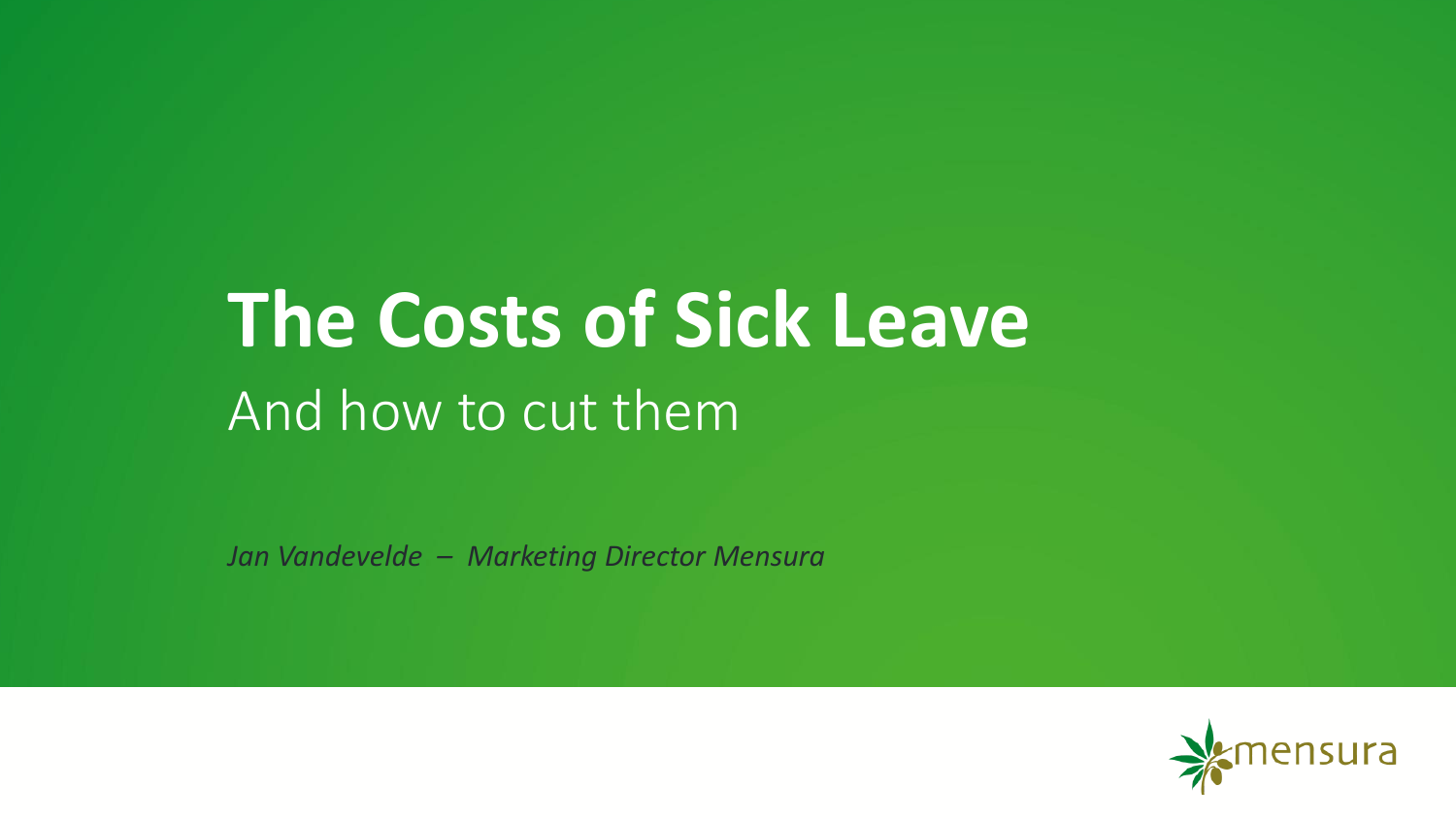

#### **Agenda**

**1. Intro** 

- **2. What are we talking about?**
- **3. The Costs of Sick Leave**
- **4. Is it possible to avoid Absenteism?**

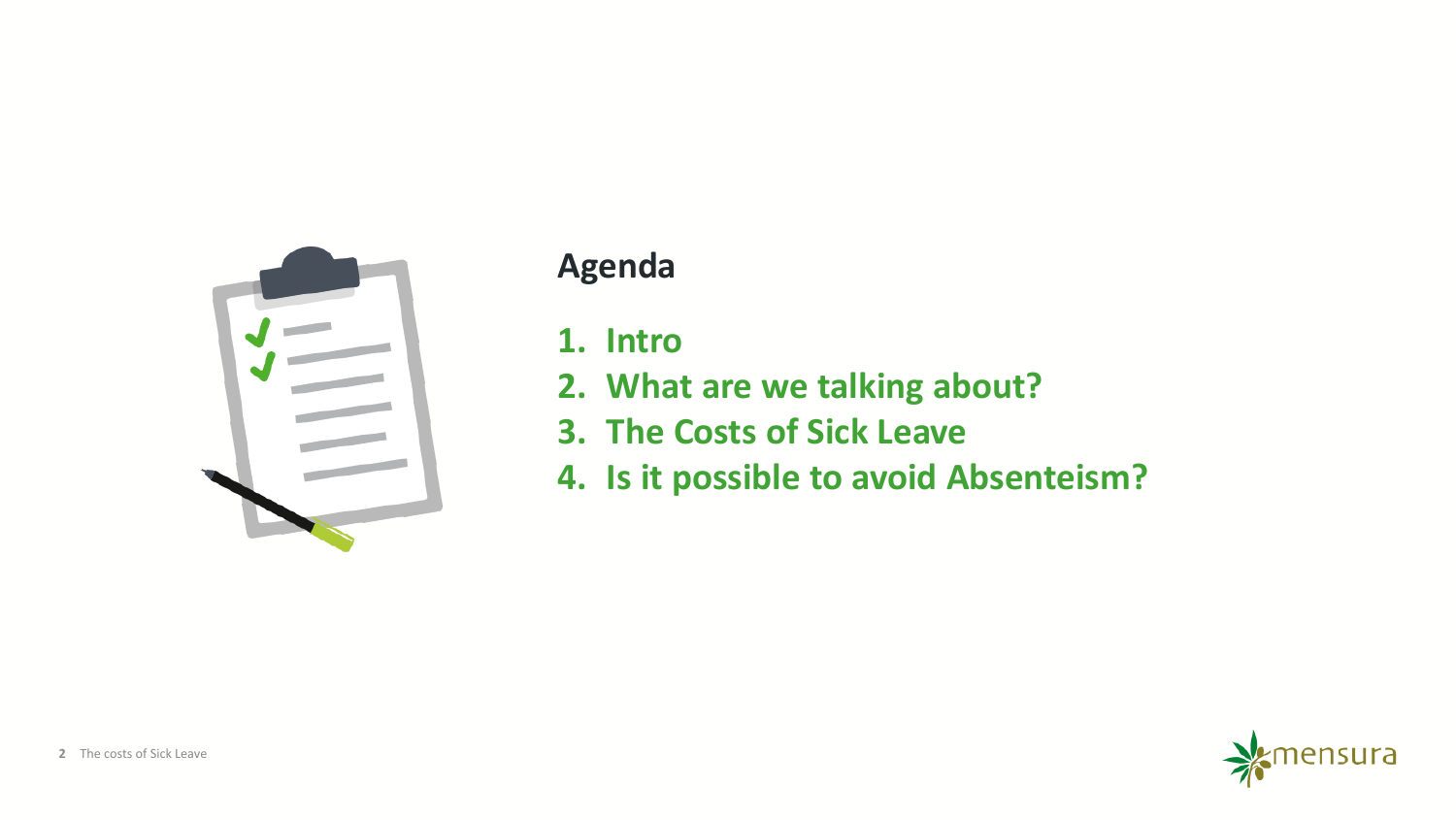

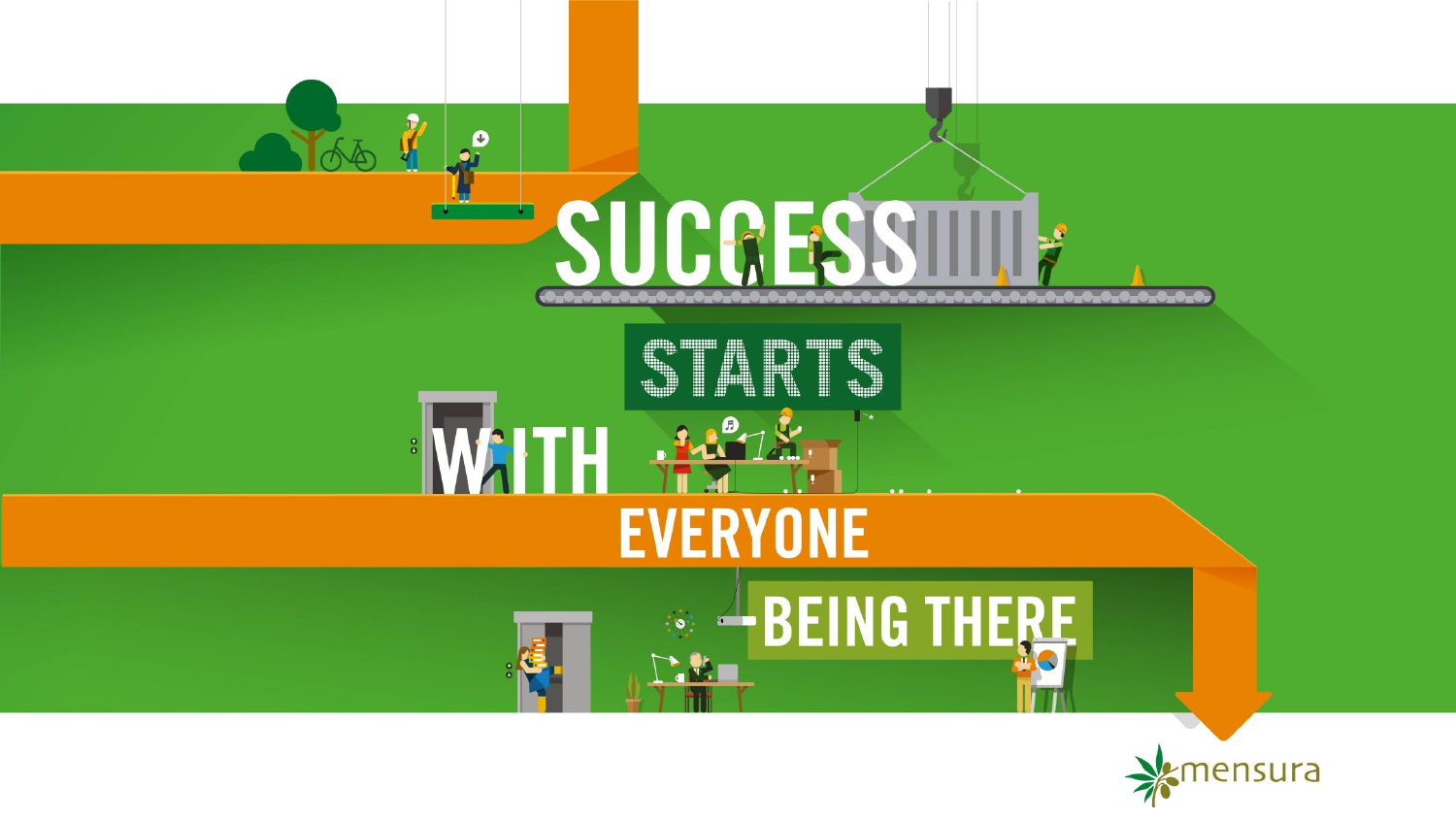### **Sick Leave is on the rise**

In 10 years time, absence due to illness increased by 30%



Evolution of the total absenteeism rate in Belgium between 2008 and 2017 (SD Worx)

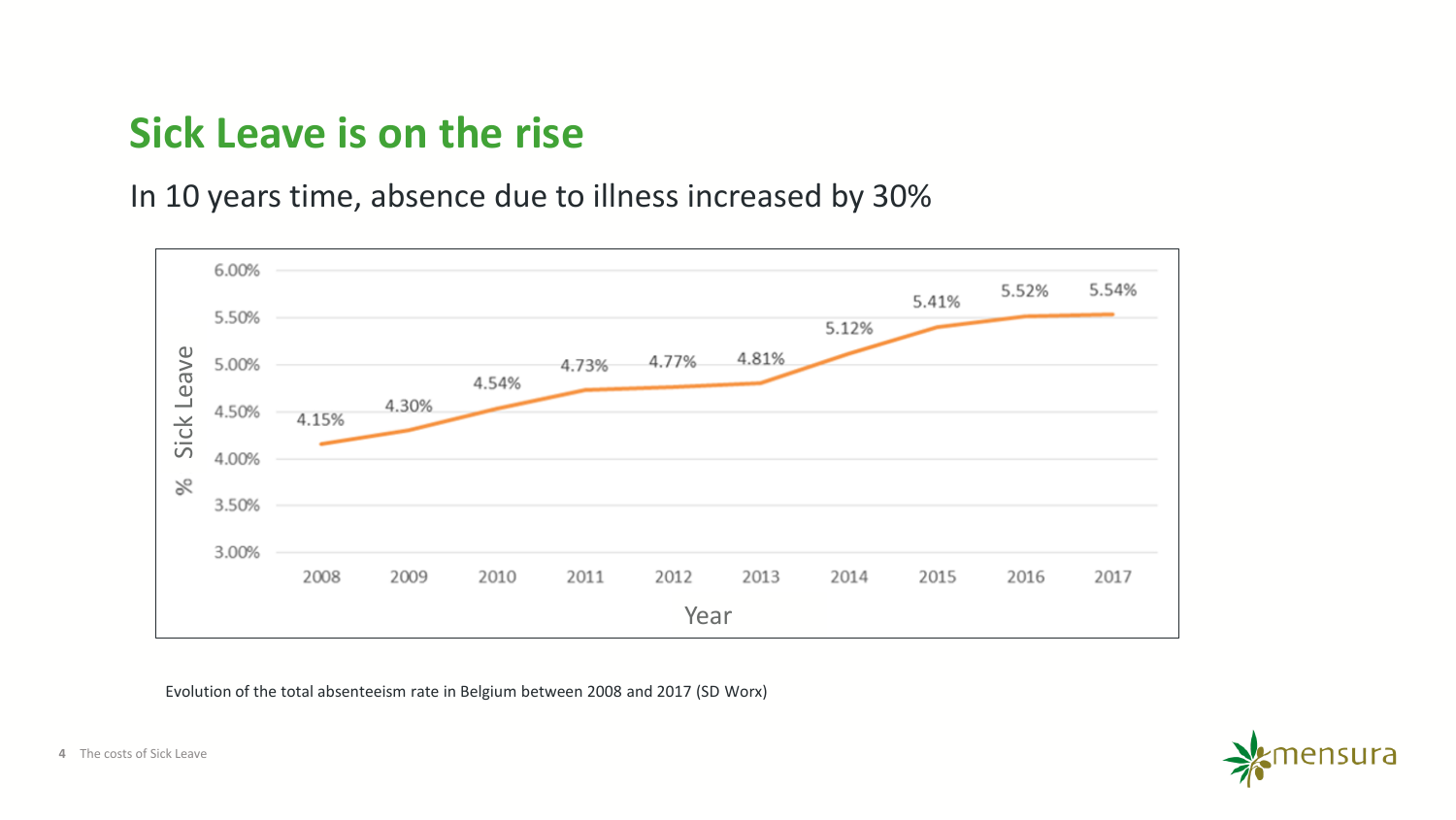# **Working world changes drastically**

Our society is changing rapidly in many different ways. There are **two key trends** that have a growing impact on our lives and work.



#### We are facing a Grexit

- Ageing working population
- Long-term absenteeism on the rise
- Growing number of high-risk positions
- Loss of valuable knowledge



#### Increasing mental pressure

- Digitisation & globalisation
- Labour market flexibilisation
- Accelerated economies & innovations

#### Result: absenteism in Belgium is on the rise

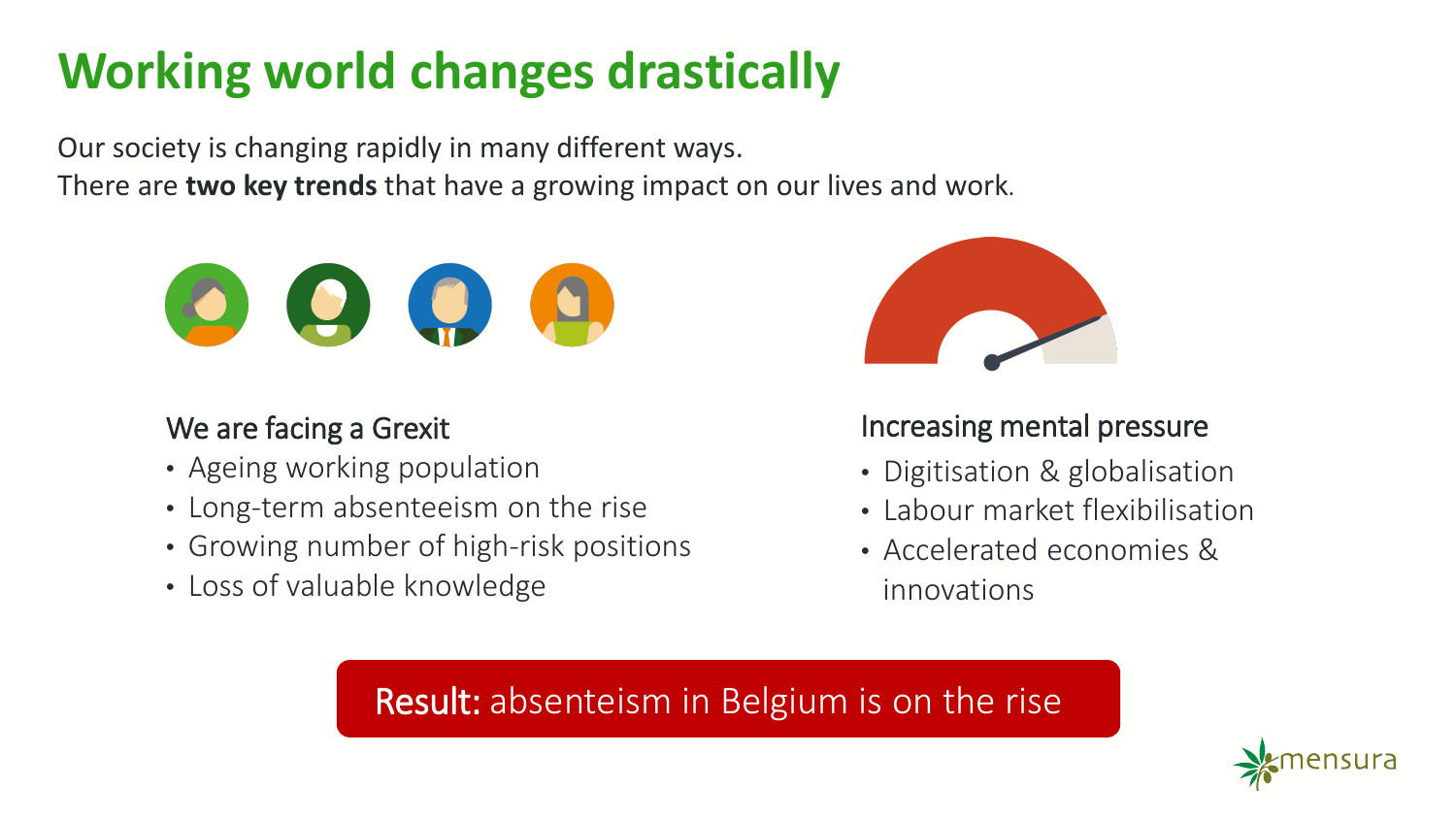# 1 **What are we talking about?**

A Definition of Sick Leave

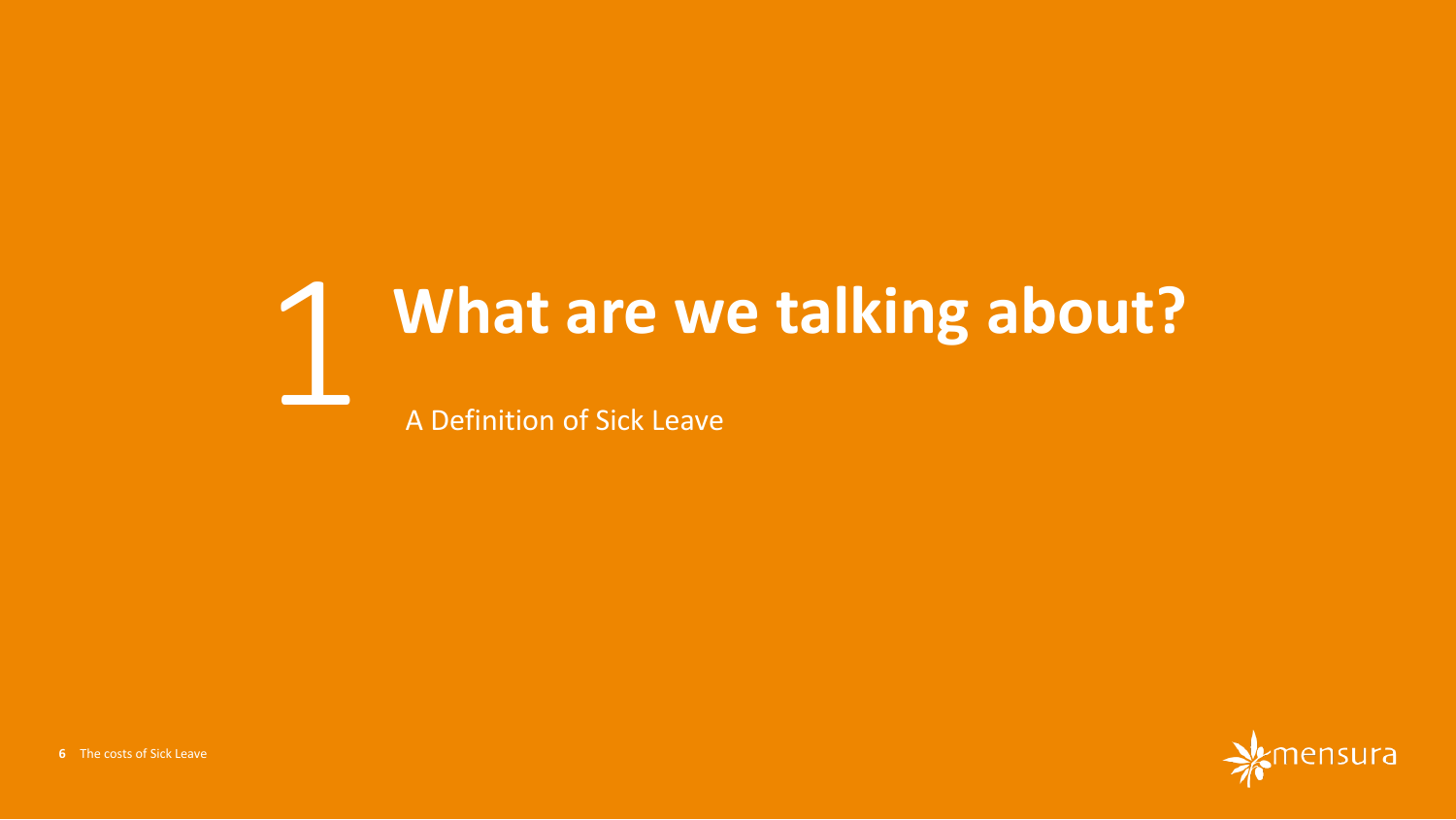**Definition Sick Leave or Absenteism**

"Unexpected absence of an employee directly attributable to illness"

#### **ILLNESS**

Health problem of physical and/or mental origin for which an official diagnosis was made.

#### **ABSENTEISM**

Behavior to deal with a state or feeling of illness

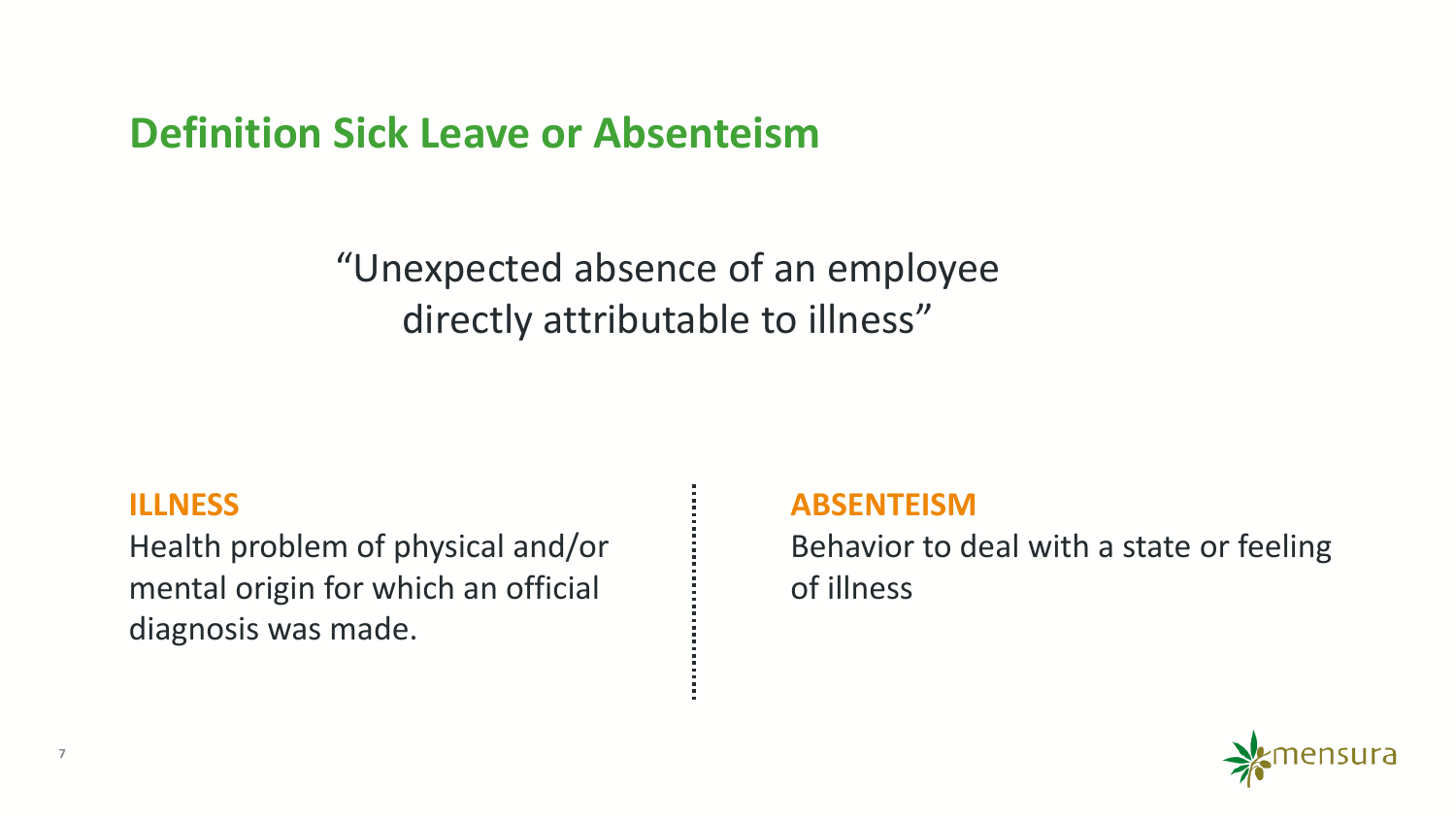### **Types of Absenteism**



- **White**: employee is noticeably ill
- **Grey:** legitimacy reporting ill is questionable
- **Black:** unauthorized, fraudulent absence
	- **Pink:** Present, not productive due to illness or motivational causes

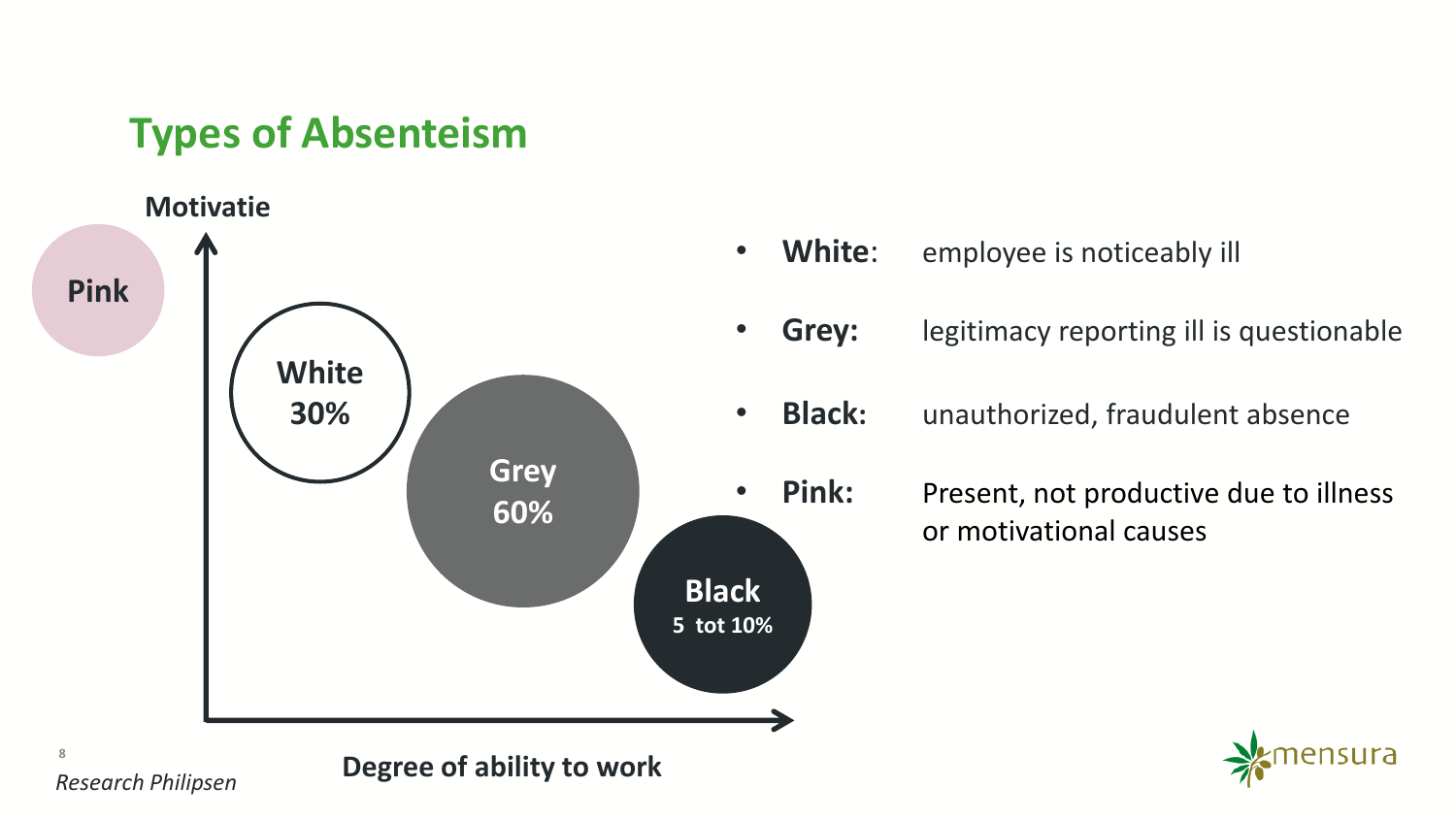### **Duration of absence**

### **SHORT**

- **<1 month**
- Disturbing absenteeism
- Requires immediate and coordinated action

#### **LONG**

- **> 1 month**
- Employee replacement is an option
- Preventive approach needed
- Requires reintegration after 4 months of absence

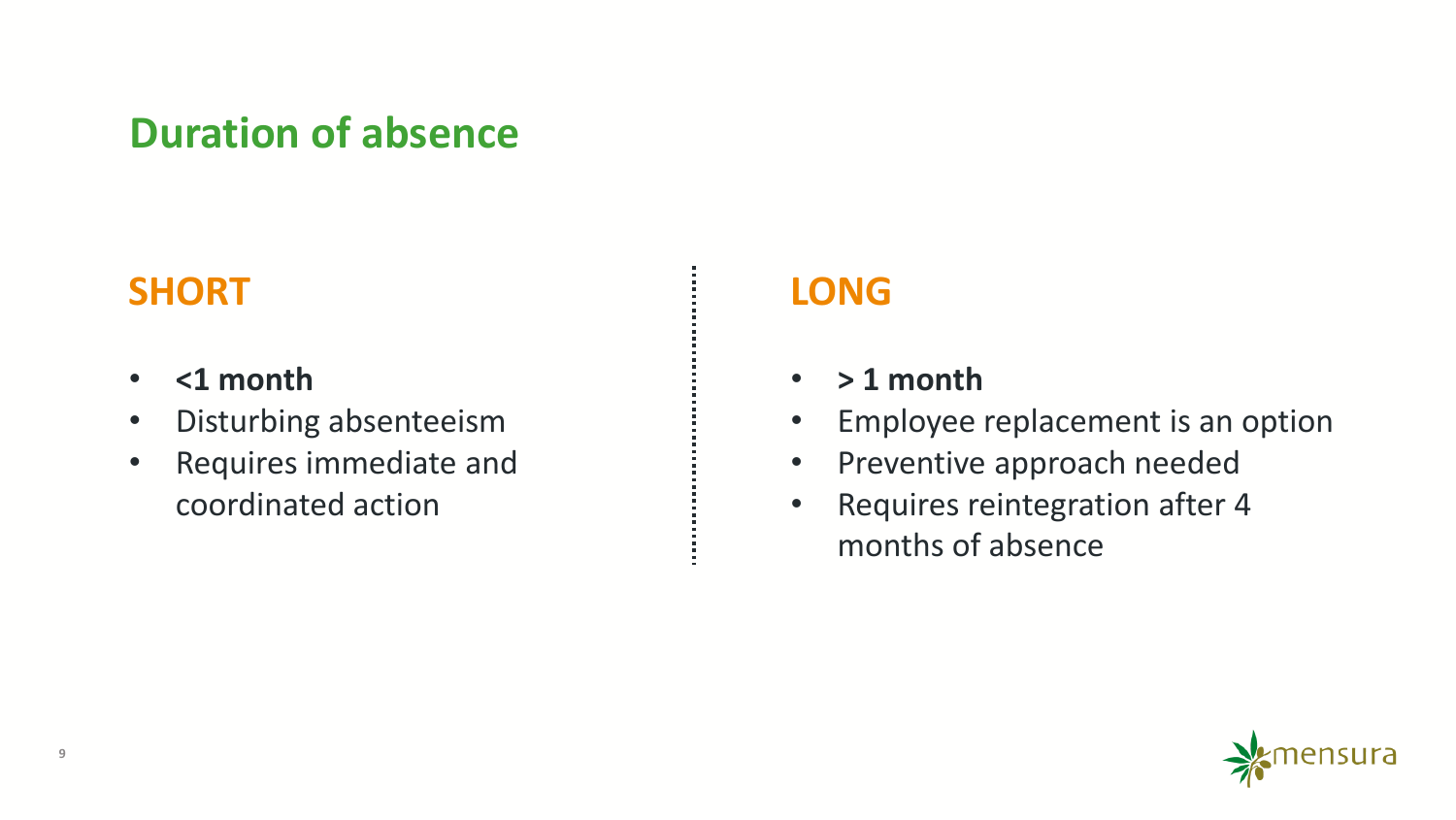# 2 **The costs of Sick Leave** A Definition of Sick Leave

**nsura**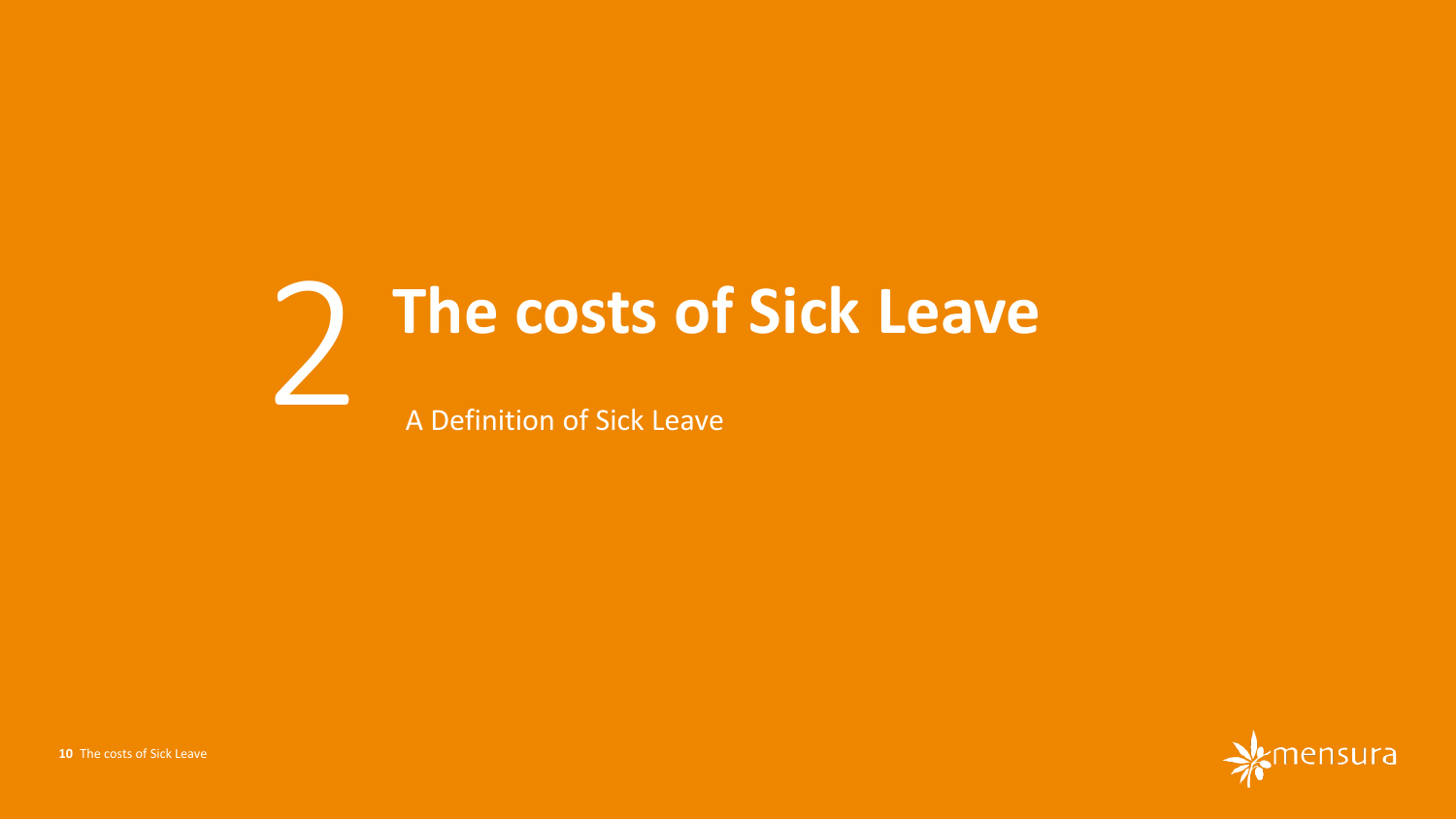## **The average costs of Sick Leave in Belgium**



• Increase in long-term absences

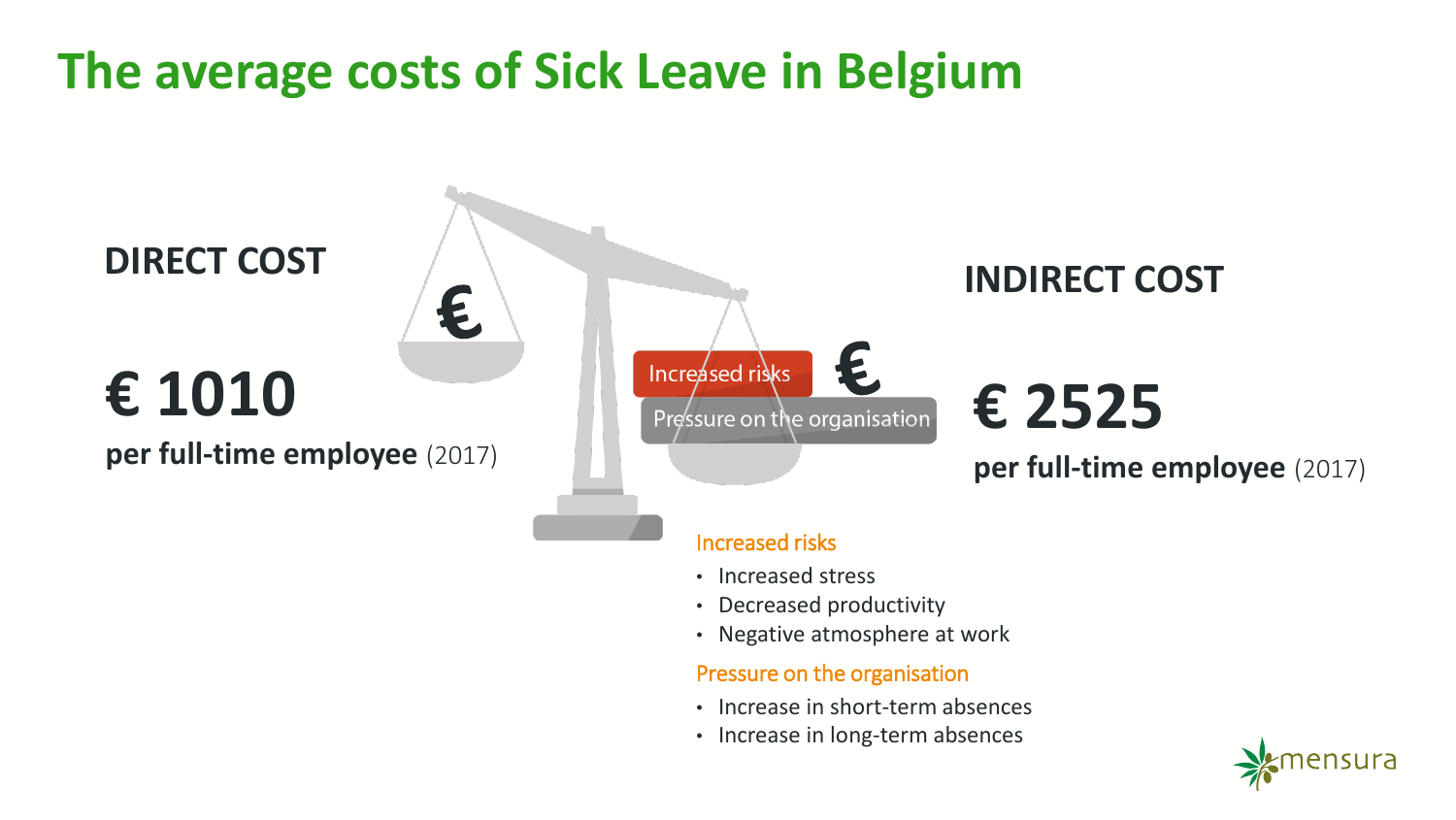### **Direct Cost**

What is the average direct cost for one employee in a hair saloon?

### Days of absence within first month\* x 8,6%\*\* of wage = **DIRECT COST**

Example: 2,63 (Belgian average days of absence per 100 working days)  $\times$  8,6% of  $\epsilon$ 2.300 (Belgian gross wage hairdresser)  $= \epsilon$  520,214

\*(within the period of guaranteed income)

\*\*(wage including: holiday pay, end-of-year bonus and employers's contributions)

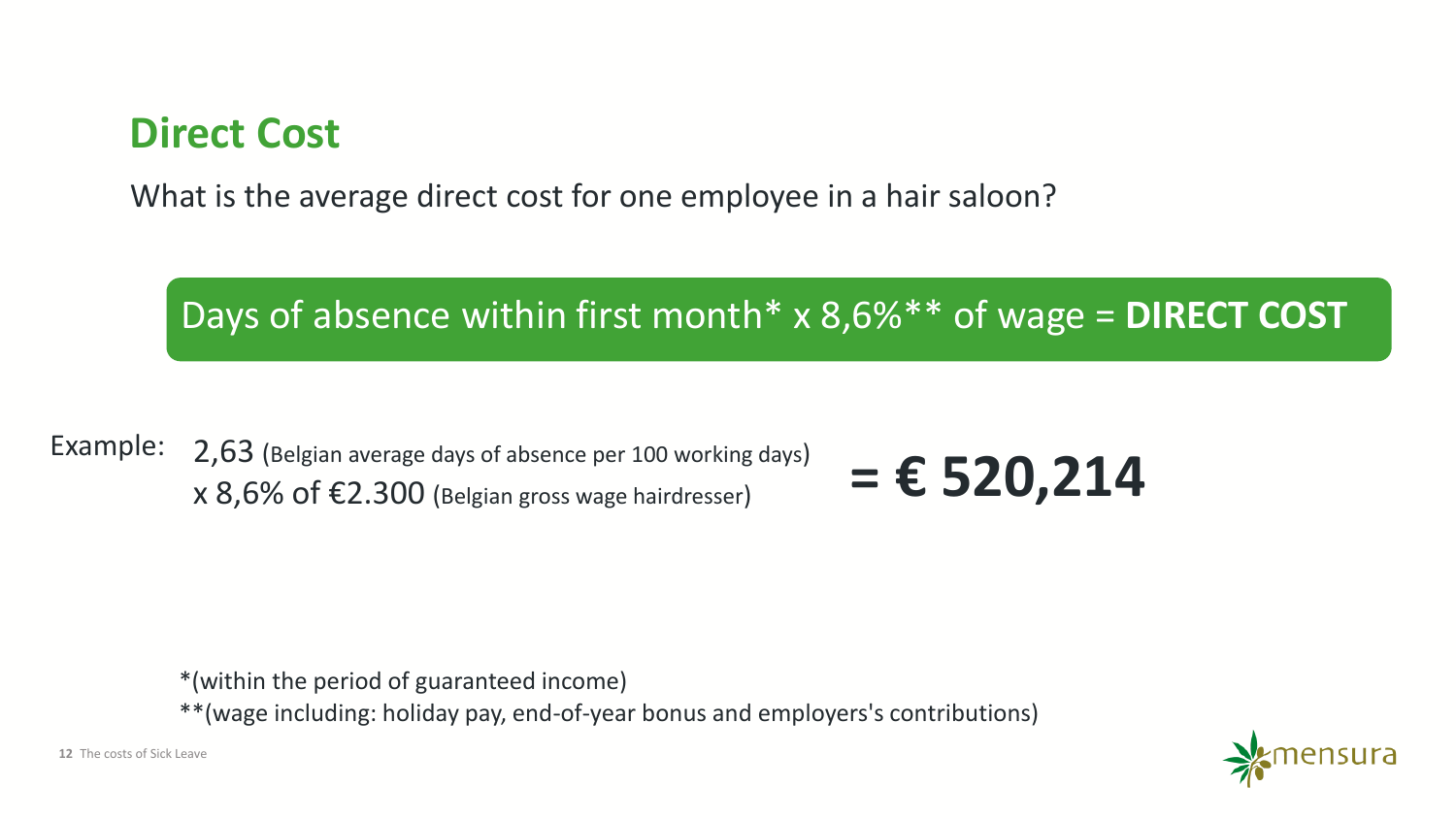### **Indirect Cost**

What is the average indirect cost for one employee in a hair saloon?

Direct cost x2,5\* Example: 2,63 (Belgian average days of absence per 100 working days)  $\times$  8,6% of  $\epsilon$ 2.300 (Belgian gross wage hairdresser) x 2,5  $\bigg\} = \epsilon 1300,535$ 

\*2,5 = cost estimate of training, replacement, interim, administration, loss of productivity

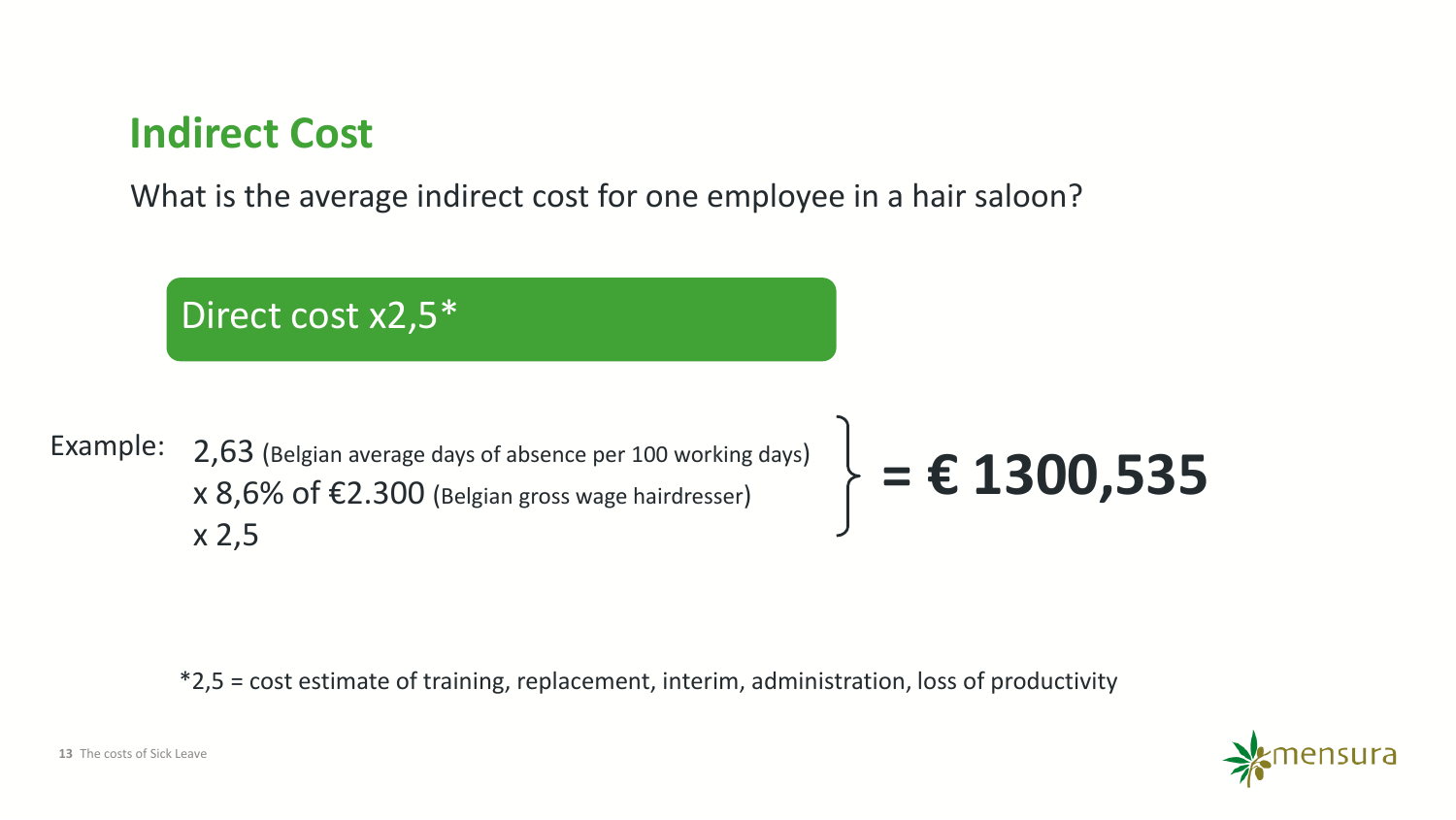# **Is it possible to avoid Absenteism?**

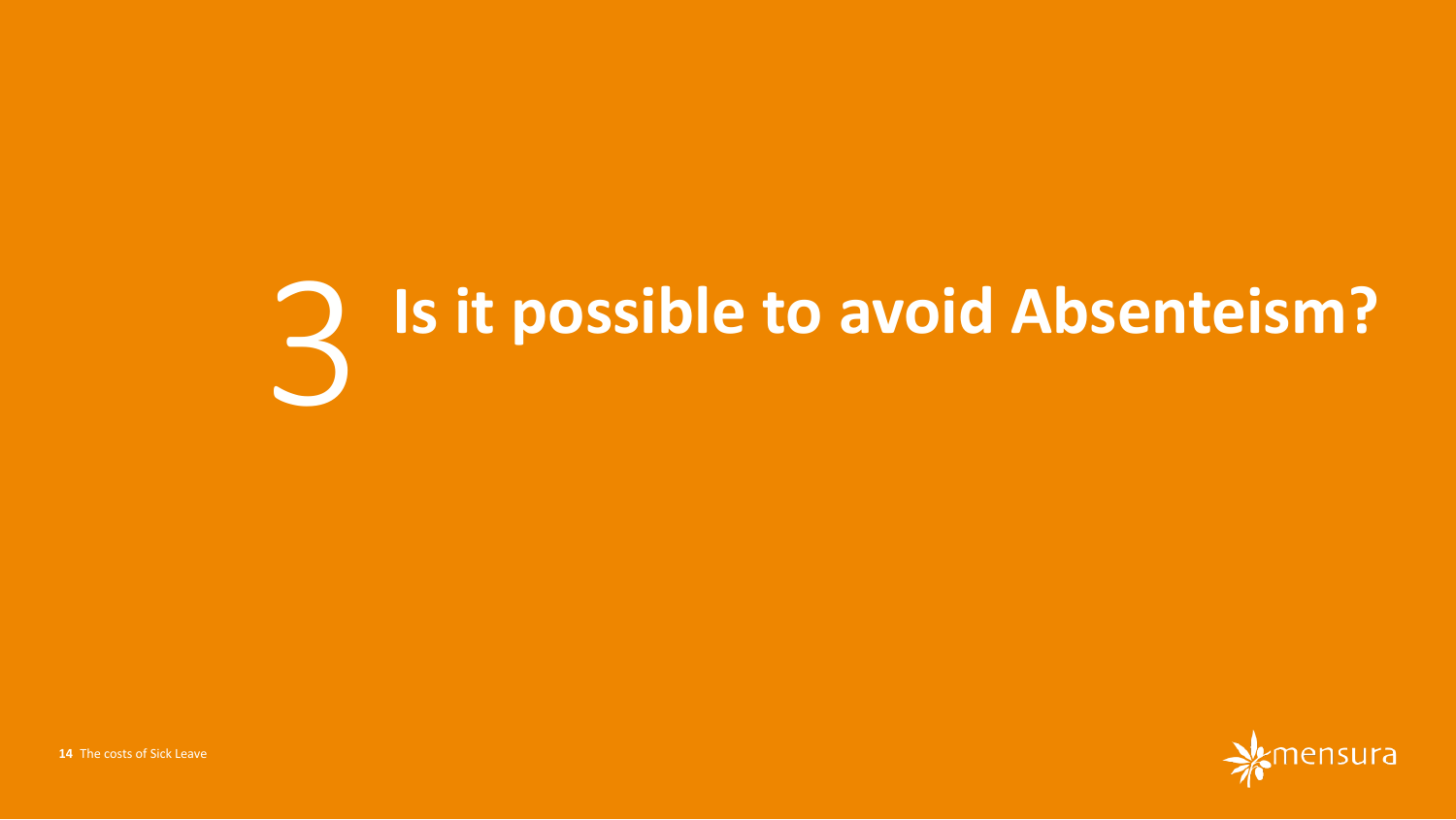# **"Illness happens to you, absence is a choice."**

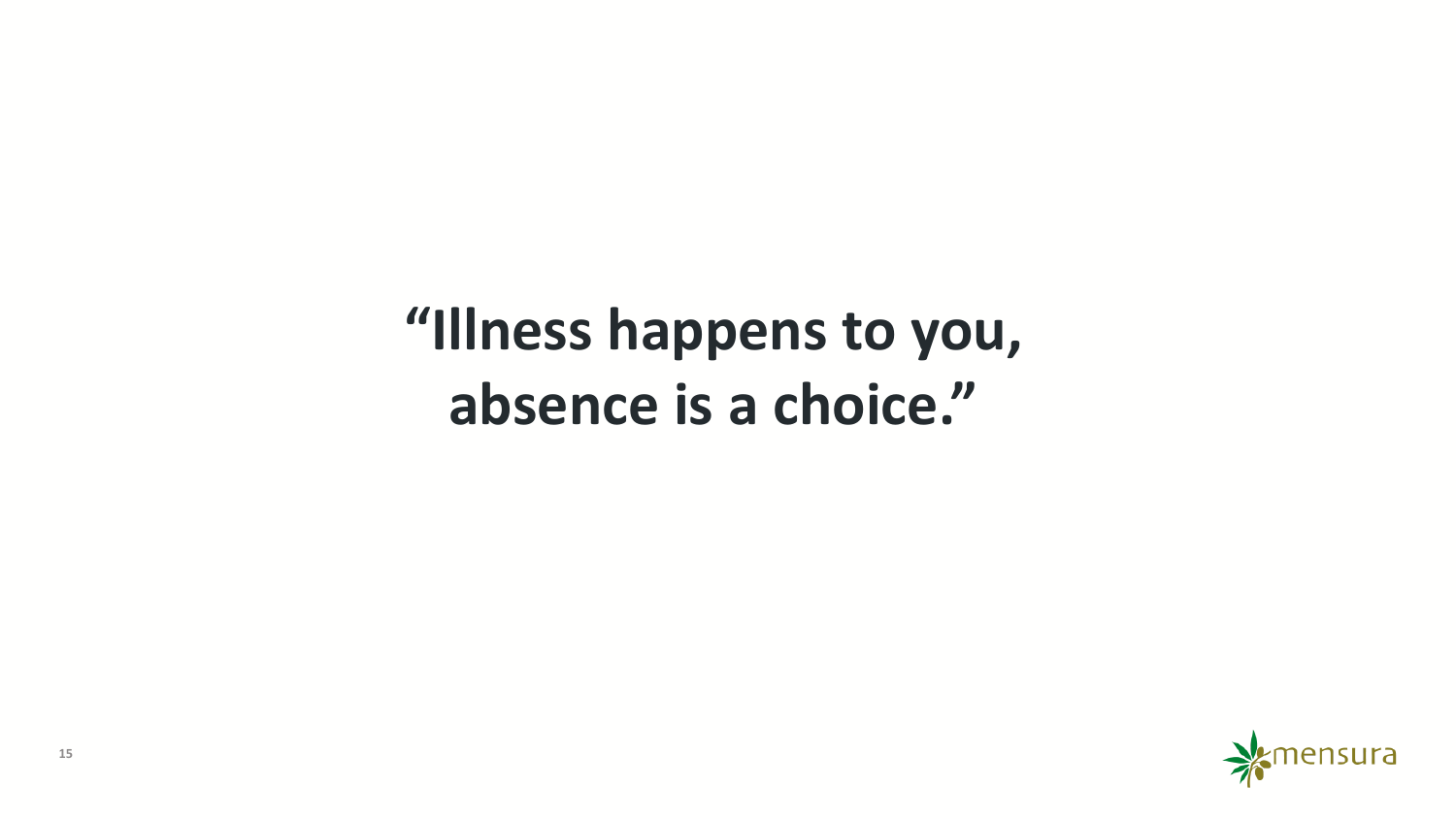Avoiding absenteism= influencing behavior

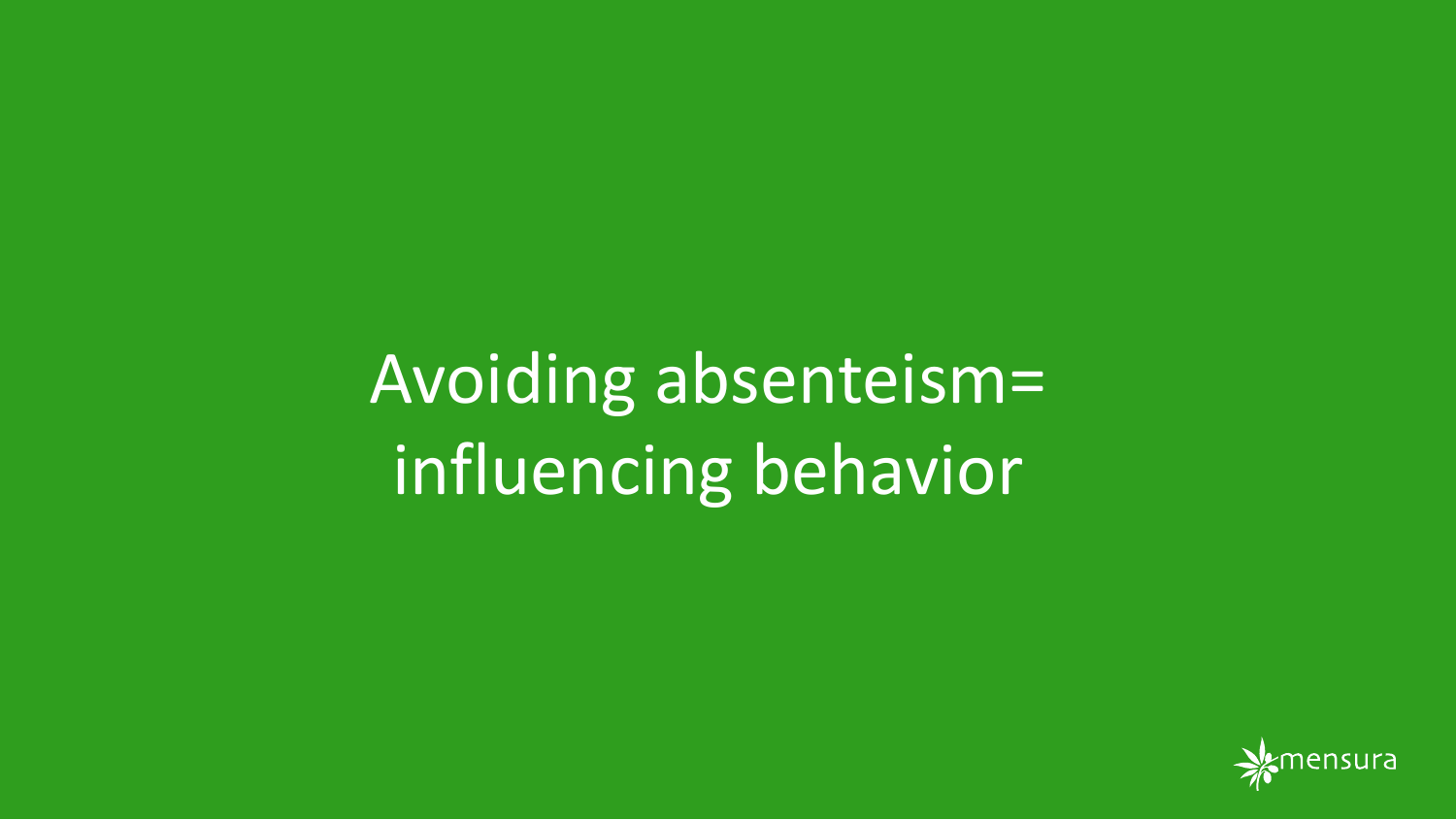### **Tips & tricks**

#### Talk works

- Define the **rules & policies** regarding sick leave and illness report
- Pay sufficient attention to complaints and other signals of impending absenteism
- Paying attention = entering into dialogue
- Make clear what the rules are
- Make clear what kind of behavior and work attitude you want
- Be empathetic, but businesslike